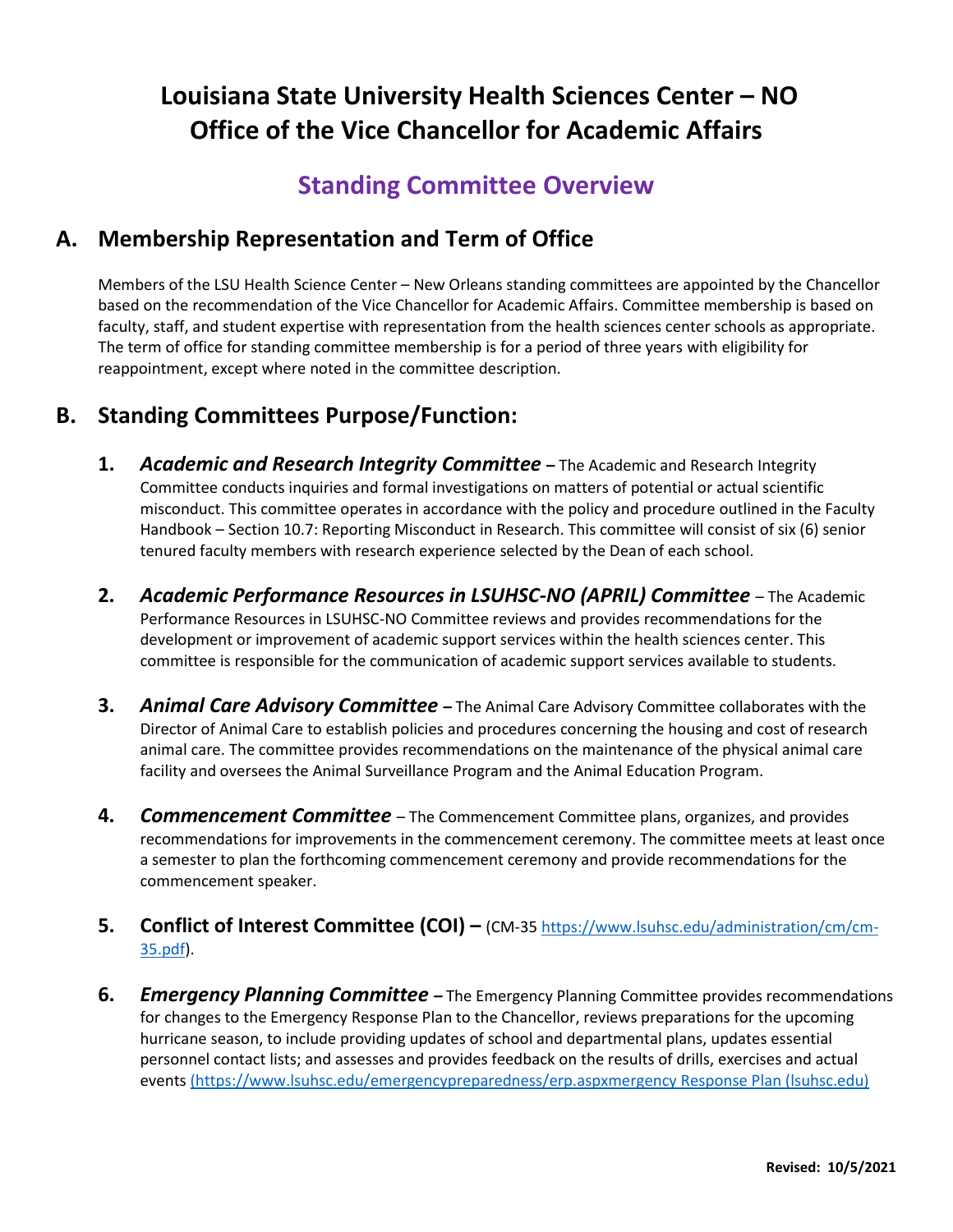- **7.** *Executive Committee for Environmental Health & Safety* The Executive Committee for Environmental Health & Safety promotes a safe and healthy workplace for all LSUHSC personnel and ensures compliance with Office of Risk Management Guidance. The scope of this committee is to assess LSUHSC safety programs and make recommendations to enhance the overall safety readiness [\(https://www.lsuhsc.edu/admin/pfm/ehs/docs/ehs400.09%20-%20Exec%20Committee%20Charter.pdf\)](https://www.lsuhsc.edu/admin/pfm/ehs/docs/ehs400.09%20-%20Exec%20Committee%20Charter.pdf).
- **8.** *Faculty Appeals Committee*  The Faculty Appeals Committee investigates and advises the Chancellor on formal faculty appeals in accordance with CM-24. This committee shall be composed of six (6) faculty members and six (6) alternate faculty members, representative of each health sciences center school (CM 24 - [https://www.lsuhsc.edu/administration/cm/cm-24.pdf;](https://www.lsuhsc.edu/administration/cm/cm-24.pdf) Faculty Handbook – Section 10.10).
- **9.** *Faculty Handbook Committee* The Faculty Handbook Committee, in conjunction with the Vice Chancellor for Academic Affairs and Research, reviews, revises, and updates the faculty handbook.
- **10.** *General Safety Committee* The General Safety Committee will promote a safe and healthy workplace for all LSUHSC personnel and ensure compliance with Office of Risk Management guidance. The scope of this committee is to address issues related to general safety, to include accident/incident trends, fire safety, driving safety, and laboratory/building safety. Furthermore, the committee will serve as a forum to gather information from and distribute critical safety information to the LSUHSC community [\(https://www.lsuhsc.edu/admin/pfm/ehs/docs/EHS400.01%20-](https://www.lsuhsc.edu/admin/pfm/ehs/docs/EHS400.01%20-%20General%20Safety%20committee%20Charter.pdf) [%20General%20Safety%20committee%20Charter.pdf\)](https://www.lsuhsc.edu/admin/pfm/ehs/docs/EHS400.01%20-%20General%20Safety%20committee%20Charter.pdf).
- **11.** *Honorary Degree Committee* **–** The Honorary Degree Committee identifies, reviews, or recommends persons worthy of an honorary degree in accordance with PM-7 [\(https://www.lsuhsc.edu/administration/pm/pm-7.pdf\)](https://www.lsuhsc.edu/administration/pm/pm-7.pdf). This committee also compiles biographical information for inclusion in the commencement program.
- **12.** *Infectious Disease Committee* **–** The Infectious Disease Committee provides recommendations involving infectious and blood borne disease threats. This committee develops and revises policies, procedures, and guidance to ensure a safe campus community. The committee is responsible for the development and revision of the health sciences center pandemic response plan.
- 13. *Information Technology Governance Committee* The Information Technology Governance Committee provides institution-wide oversight to ensure the alignment of Information Technology (IT) strategies and resources in accomplishing the goals of LSUHSC New Orleans.

Responsibilities

- Establish and broadly communicate the University's IT vision and priorities.
- Improve the awareness of IT governance and the decision-making process.
- Establish and monitor key Institution-wide IT performance metrics.
- Determine investment strategies and responsibility for Enterprise IT initiatives by determining critical opportunities and actions that will best position the University to support and advance its teaching, learning, clinical, research, and service missions.
- Ensure University-wide IT policies sufficiently address the changing IT environment.
- **14.** *Institutional Animal Care and Use Committee (IACUC)* **–** The Institutional Animal Care and Use Committee is responsible for reviewing, approving, and providing oversight of all activities involving the care and use of live vertebrate animals. All projects involving live vertebrate animals or the use of animal tissue or parts must be presented to IACUC for review, approval and oversight.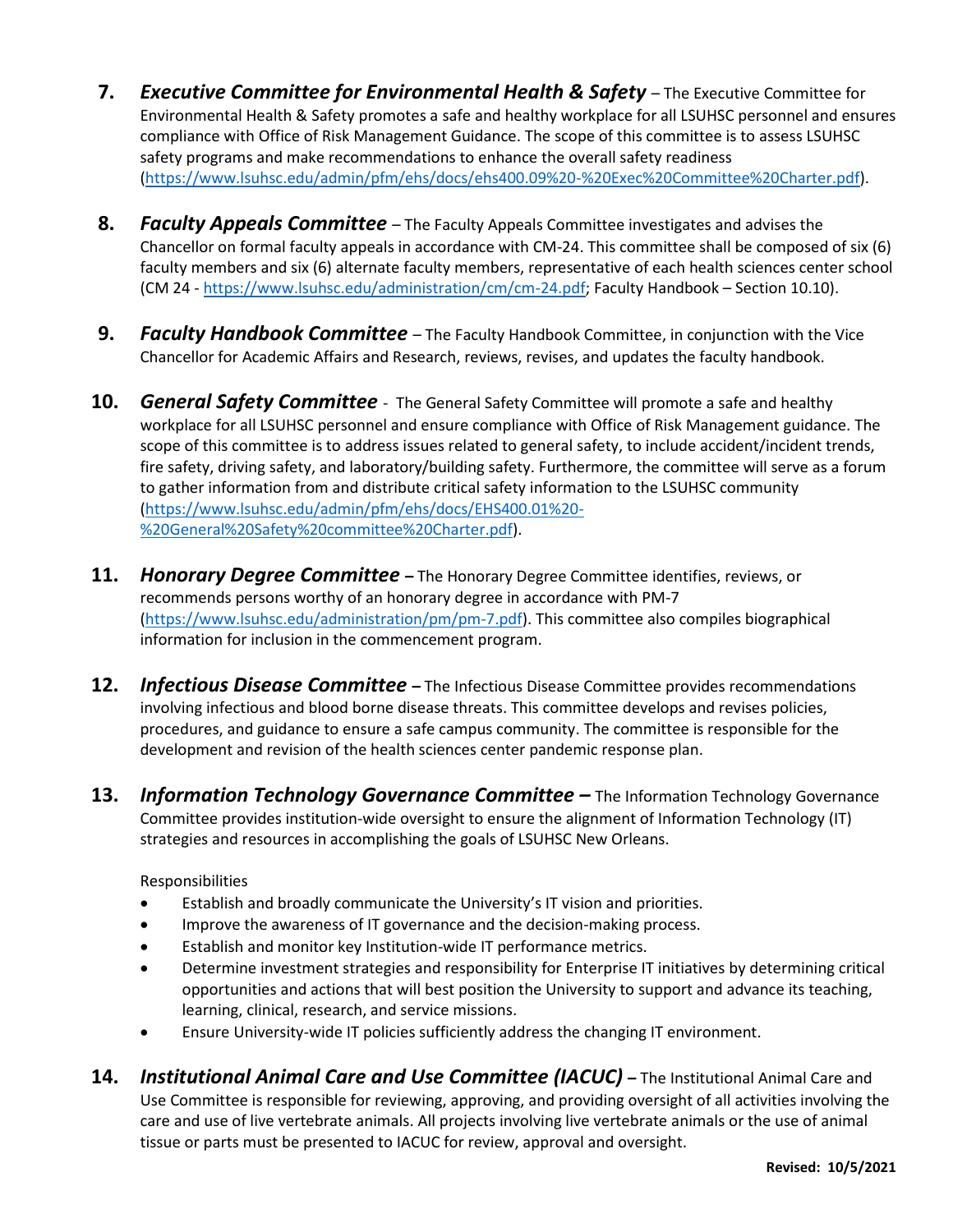- **15.** *Institutional Biosafety Committee (IBC) –* The Institutional Biosafety Committee acts as a framework for risk management associated with research-related, biosafety issues. The committee works in concert with the LSUHSC-NO Office of Environmental Health and Safety and the Office of Research Services.
- **16.** *Institutional Effectiveness Committee (IEC) -* The Institutional Effectiveness Committee, under the direction of Academic Affairs, serves as a steering committee to provide oversight for institutional effectiveness functions across academic, support, and administrative units. The IEC provides recommendations for guiding institutional effectiveness policies and procedures by promoting a continuous improvement framework to achieve expected outcomes and meet related SACSCOC expectations, including:

### • **Student Learning Outcomes**

The IEC provides guidance in developing and implementing appropriate policies and procedures to enhance the assessment of student learning outcomes for all degree programs, stand-alone academic certificates, and units defined as academic support and student services.

### • **Administrative/Operational Outcomes**

The IEC provides guidance in developing and implementing appropriate policies and procedures to enhance the assessment of administrative/operational outcomes in conjunction with the university's strategic planning annual reporting requirements.

### • **Program Review**

The IEC provides oversight for the academic program review process, which is required for all degree programs and stand-alone academic certificates. The IEC recognizes those degree programs with specialized accreditation may be eligible for a modified program review.

- **17.** *Institutional Review Board (IRB) –* The Institutional Review Board is responsible for reviewing all research activities or investigations involving human beings, with the purpose of protecting the rights and welfare of individuals participating in such research.
- **18.** *International Education Experience (IEE) Committee* The International Education Experience Committee reviews and provides recommendations on international educational experiences and makes recommendations to CM-65 [\(https://www.lsuhsc.edu/administration/cm/CM-65.pdf\)](https://www.lsuhsc.edu/administration/cm/CM-65.pdf).
- **19.** *Library Advisory Committee –* The Library Advisory Committee provides recommendations on library services and resources, conducts searches for the library director as needed, and coordinates the promotion of library faculty.
- **20.** *Parking Committee* **–** The Parking Committee promulgates rules and regulations regarding parking and the maintenance of a safe parking environment.
- **21.** *Planning and Implementation Committee* The Planning and Implementation Committee provides a venue for the ongoing exchange of ideas and fosters interdisciplinary approaches to education, research, and planning.
- **22.** *Radiation Safety Committee* The Radiation Safety Committee will control the use of radio chemicals, radiation producing machines, sources, and nuclear safety; evaluate the qualification of applicants for the use of radio chemicals and other ionizing radiation producing units; review and grant approval, or disapproval, for the use of radio chemicals for routine or non-routine uses within the institution from the standpoint of radiation safety and the safety of Health Sciences Center personnel, patients, and